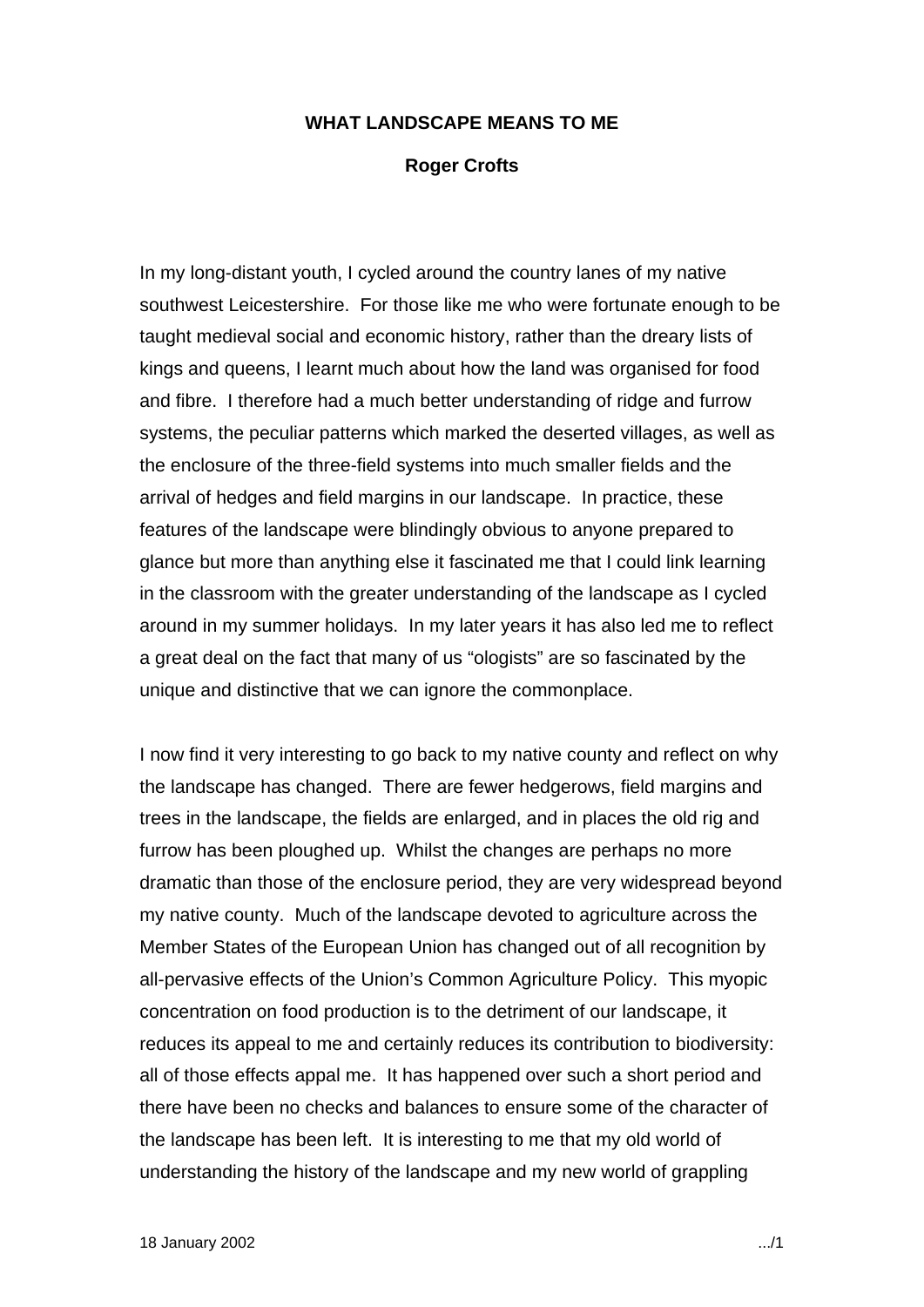with the impact of the CAP on the landscape, particularly in Scotland, come together. So the issues which intrigue me are understanding what the causes of landscape change are, thinking how I feel about them as a citizen, and deciding what I would like to do about them in my day job as an environmental bureaucrat.

My real intellectual interest in landscape however came through geography – a life-long addiction. This is greeted by my family as "oh no not another moraine" or as they probably say privately "another moraine for the old moron". At school I got totally hooked on how the landscape was formed in terms of natural processes. I became a professional geomorphologist and later an amateur one. What intrigued me initially was how the textbook examples of glaciation manifested themselves in real landscapes when, in my late teens, I made my first visits to Scotland – Arran and Skye, and wandered the hills and dales of the Lake District.

Reality really dawned in my early twenty's when, as a field geomorphologist, I was instructed to go and make a geomorphological map of the Feugh basin in Aberdeenshire. Oh dear, I had such limited knowledge of Scottish landscapes and a lot of textbook knowledge. Basically I had to fill-up a map at 1:10,560 scale with internationally agreed symbols. Once completed I was immediately sent away to cover an even a larger area in upper Deeside of Aberdeenshire. This certainly got me into the way of looking at the landscape in detail. Unfortunately, as there was a product to be made in the form of a map I only looked at the geomorphology. I know very well from going back to these places on many occasions since that there were lots of things I really did not see which are interesting in their own right but would not fit into my international geomorphological symbols. To relieve the boredom of mapping on my own day in day out, I had more experienced colleagues accompany occasionally. Few were as insightful in my world as the outstanding Irish quaternary geologist Francis Millington Synge. Not only did he tell me how to look at individual elements in the landscape, but he sought to connect those elements to interpret the whole story of its evolution. He also tried to teach me how to sketch these in my notepad, but I am afraid that his beautifully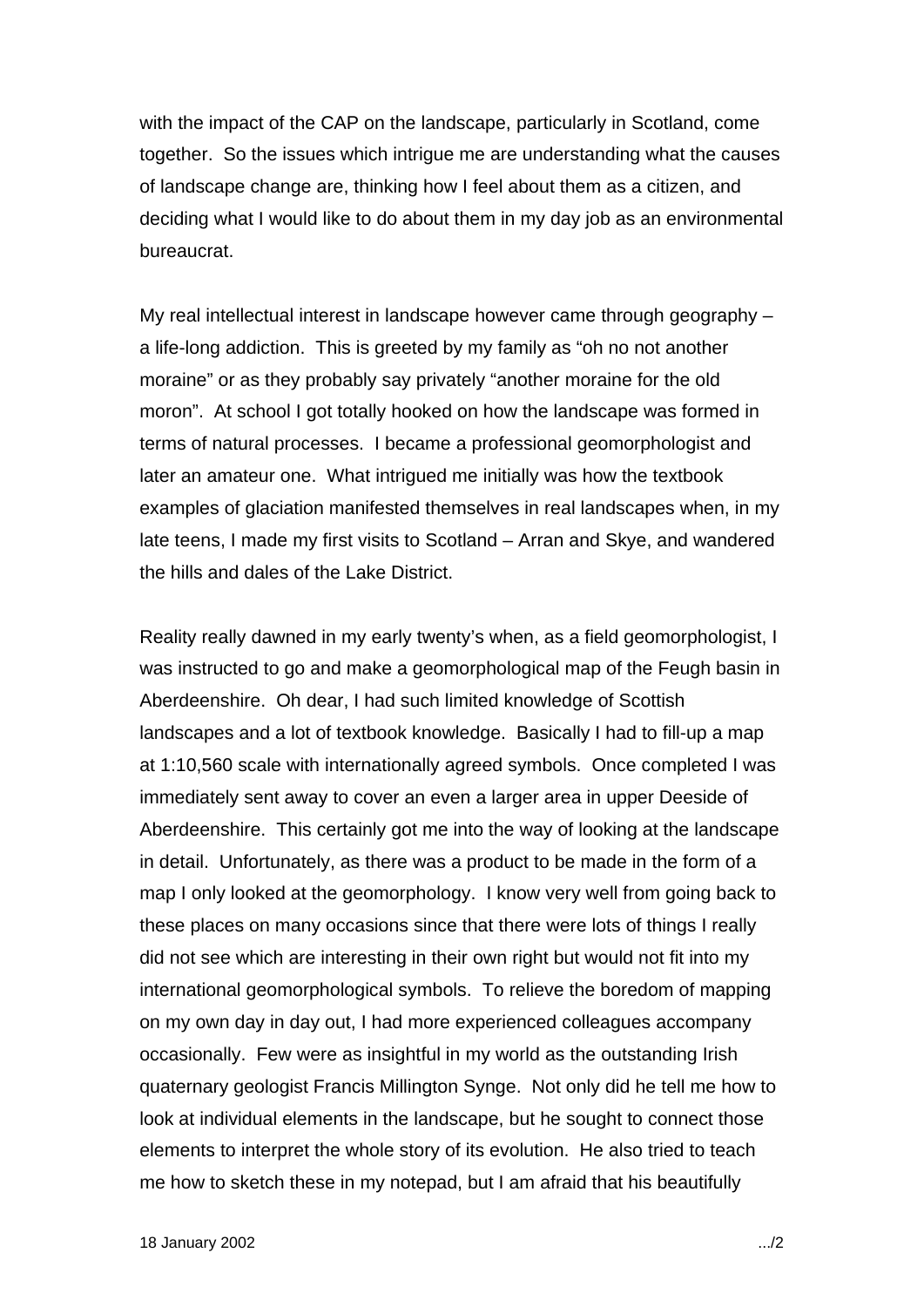constructed and very elegant sketches were far beyond my artistic prowess and patience.

In more recent times, working with a whole bunch of natural science "ologists" has opened my eyes to many other aspects of the landscape which I had never thought about before. How for instance does one look at the landscape and know where you would expect to find an eagle eyrie or understand the subtle transitions between the different types of bog or patterned ground landscapes of the Flow Country of Caithness and Sutherland? Hopefully, I opened their eyes to aspects that they had not appreciated before. So another thing I have learnt is the shear stimulation and excitement of going into the landscape with people of different expertise.

It is pleasing that we now have new wider approaches to the understanding of landscape: the development of landscape ecology, the adoption of futures approaches within natural regions and a greater focus on understanding how landscapes work from the point of view of natural systems and processes. These are absolutely vital if we are to achieve the best results environmentally from modifications to the landscape. Assessing the character and the ability of landscapes to absorb change is also very important. But I am disappointed that many landscape experts seem very unwilling to get into the business of evaluating landscapes rather than just assessing their character. We all have to make judgements as professionals and it is beholden upon the landscape profession to make judgements and ensure that we have the landscape contribution alongside that of biodiversity and earth heritage.

Another fascination to me is the challenge of understanding a landscape which is entirely different to anything one has seen or read about before. That is what happened when I made my first trip to Iceland. Volcanoes under icecaps frequently melting them and creating great floods, frequently erupting and spreading a deadhand dust over an otherwise productive agriculture landscape was an eye-opener. Some of the hills just looked like the slag heaps next to the old town gas works back home, but this was nature in the raw and the recent. Seeing mosses and lichens creeping over land which is a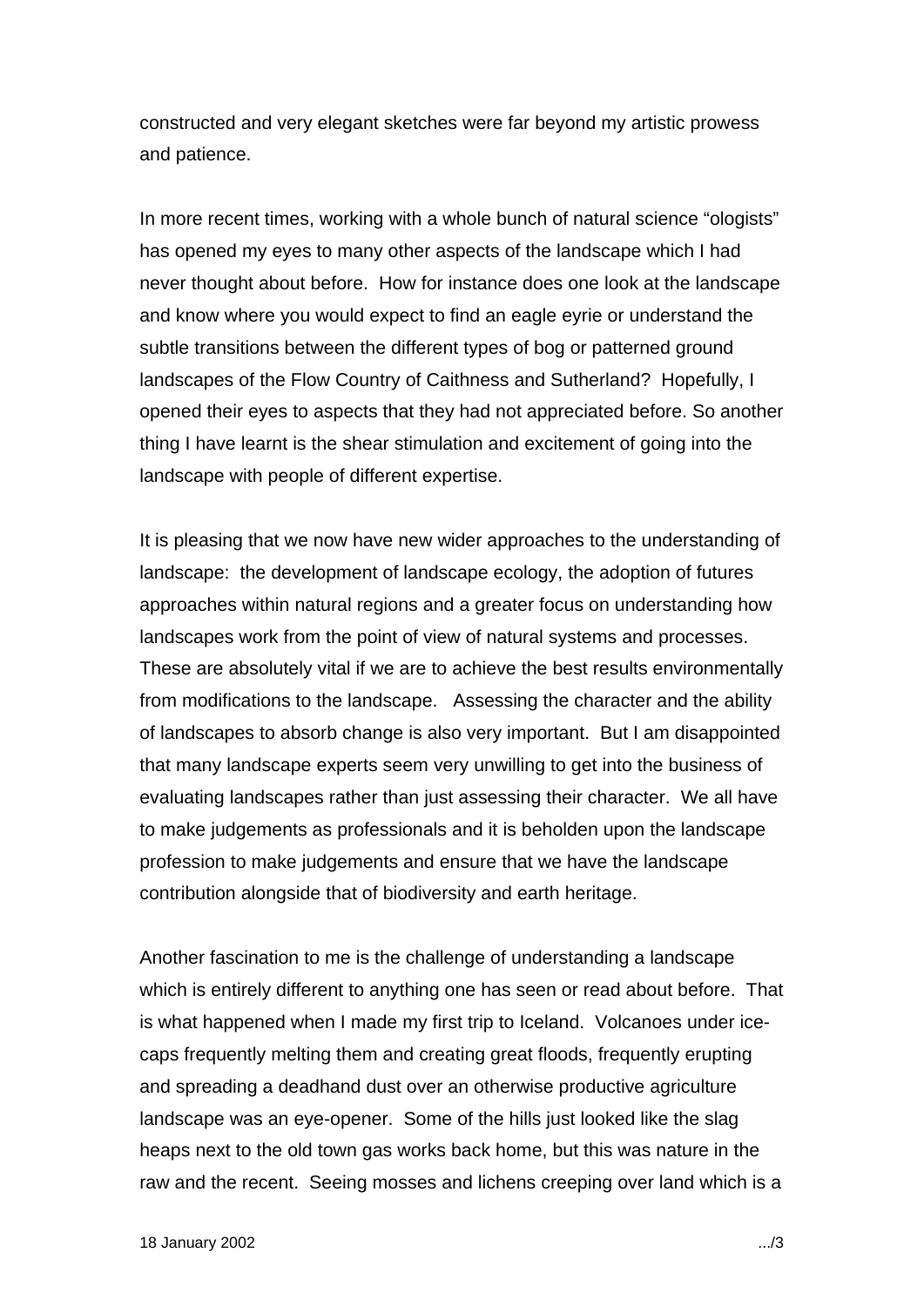few years, rather than many millions of years, old and giving it a different colour and texture in the variable light conditions of the country was an entirely new experience. Interestingly the Icelandic landscape is so peppered with tales from the Settlement in the  $10<sup>th</sup>$  century, as written down in the legendary Sagas, that the human dimension is almost always to be seen; apart from those areas where literally Europe and America are going on there separate ways as the two continental plates continue to part company.

Readers must now be thinking that this guy is only interested in landscape formation and has no interest at all in landscape aesthetics or more to the point what landscape means to him beyond the academic and the intellectual. Well there is another side to "what landscape means to me". I do not have a favourite landscape as it very much depends on my own mood, on the season and the time of day, and how much time I have. There are times when I like the open and expansive landscapes of the Cairngorms plateau or of the Serengeti plains. There are equally times when I feel in more tune with enclosed and intricate landscapes of the Angus Glens, the higher areas of Fife or the magical Porsmork in Southern Iceland. I am happy with landscapes in all of the seasons: the awesome landscapes of the Scottish Highlands where winter weather conditions are so dominant, the wonderful hues of the spring greens particularly in wooded and forested landscapes as along the shores of Loch Lomond, the summer landscapes with light and shade created by billowing cumulus clouds in places like the Howe of Mearns in eastern Scotland, and the low light and shadow effects of autumn bringing out elements one has never seen before, such as the field systems of Leicestershire. Light is also important in totally changing the colour of mountain and rocks. In one moment for instance, near where I live in Edinburgh, Salisbury Crags is a dull grey volcanic rock and in another moment, in the early morning or late evening sun, it glows just like the red sandstone rocks of Petra in Jordan.

I should not get too carried away with the aesthetics because for me there are many landscapes which have been degraded and devalued. We can do something about degraded landscapes if we put our mind to it. The re-